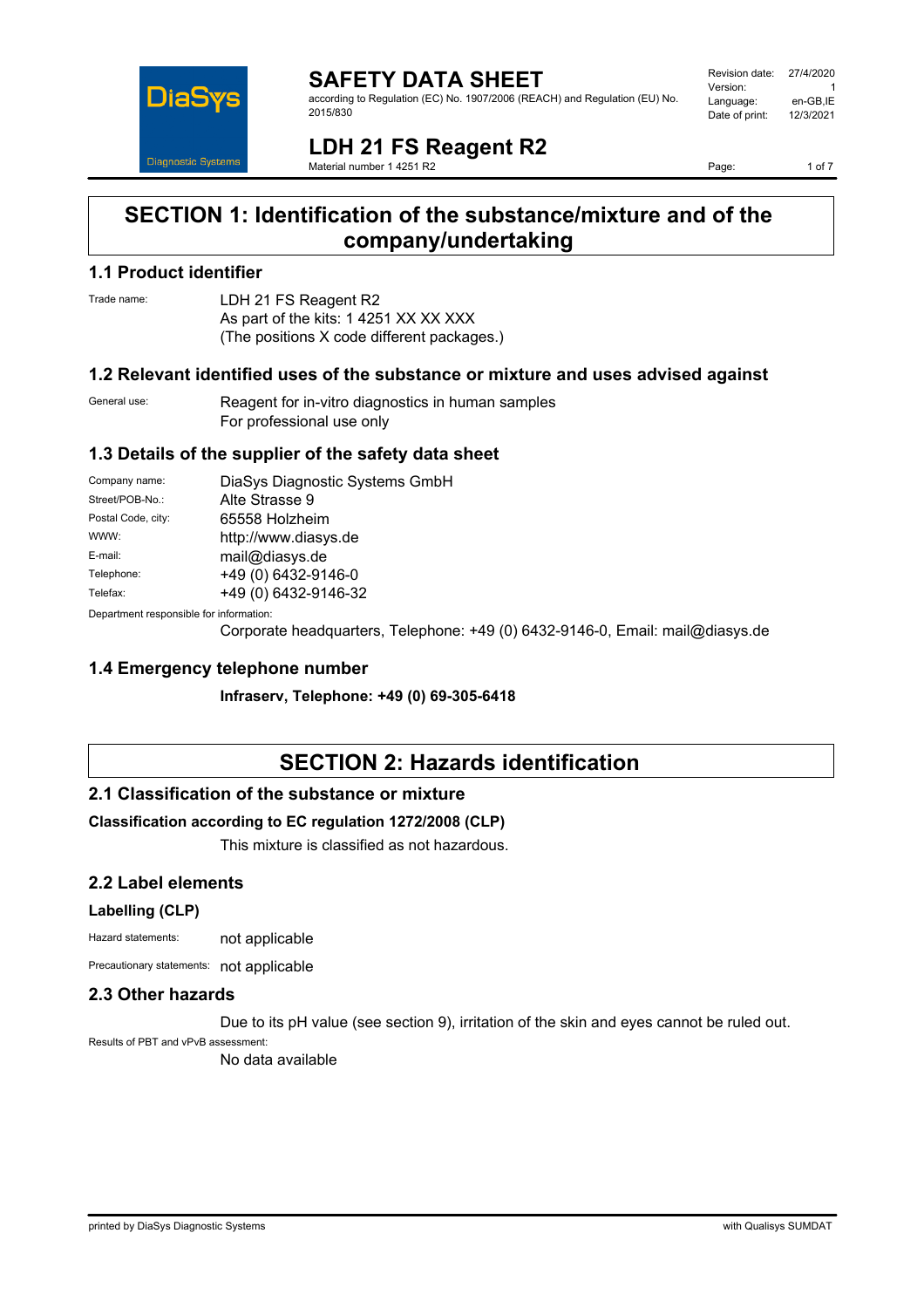

**SAFETY DATA SHEET** according to Regulation (EC) No. 1907/2006 (REACH) and Regulation (EU) No. 2015/830

| Revision date: | 27/4/2020 |
|----------------|-----------|
|                |           |
| Version:       |           |
| Language:      | en-GB.IE  |
| Date of print: | 12/3/2021 |
|                |           |

**LDH 21 FS Reagent R2** Material number 1 4251 R2

Page: 2 of 7

# **SECTION 3: Composition / information on ingredients**

#### 3.1 Substances: not applicable

#### **3.2 Mixtures**

Chemical characterisation: Aqueous solution

Additional information: Preparation does not contain dangerous substances above limits that need to be mentioned in this section according to applicable EU-legislation.

### **SECTION 4: First aid measures**

#### **4.1 Description of first aid measures**

In case of inhalation: Provide fresh air. Seek medical treatment in case of troubles.

- Following skin contact: Change contaminated clothing. Remove residues with water. In case of skin reactions, consult a physician.
- After eye contact: Immediately flush eyes with plenty of flowing water for 10 to 15 minutes holding eyelids apart. Remove contact lenses, if present and easy to do. Continue rinsing. In case of troubles or persistent symptoms, consult an opthalmologist.
- After swallowing: Rinse mouth immediately and drink plenty of water. Seek medical aid in case of troubles. Never give anything by mouth to an unconscious person.

#### **4.2 Most important symptoms and effects, both acute and delayed**

Due to its pH value (see section 9), irritation of the skin and eyes cannot be ruled out.

#### **4.3 Indication of any immediate medical attention and special treatment needed**

Treat symptomatically.

### **SECTION 5: Firefighting measures**

#### **5.1 Extinguishing media**

Suitable extinguishing media:

Product is non-combustible. Extinguishing materials should therefore be selected according to surroundings.

#### **5.2 Special hazards arising from the substance or mixture**

Fires in the immediate vicinity may cause the development of dangerous vapours. In case of fire may be liberated: Nitrogen oxides (NOx), carbon monoxide and carbon dioxide.

### **5.3 Advice for firefighters**

Special protective equipment for firefighters:

Wear self-contained breathing apparatus.

Additional information: Hazchem-Code: -

Do not allow fire water to penetrate into surface or ground water.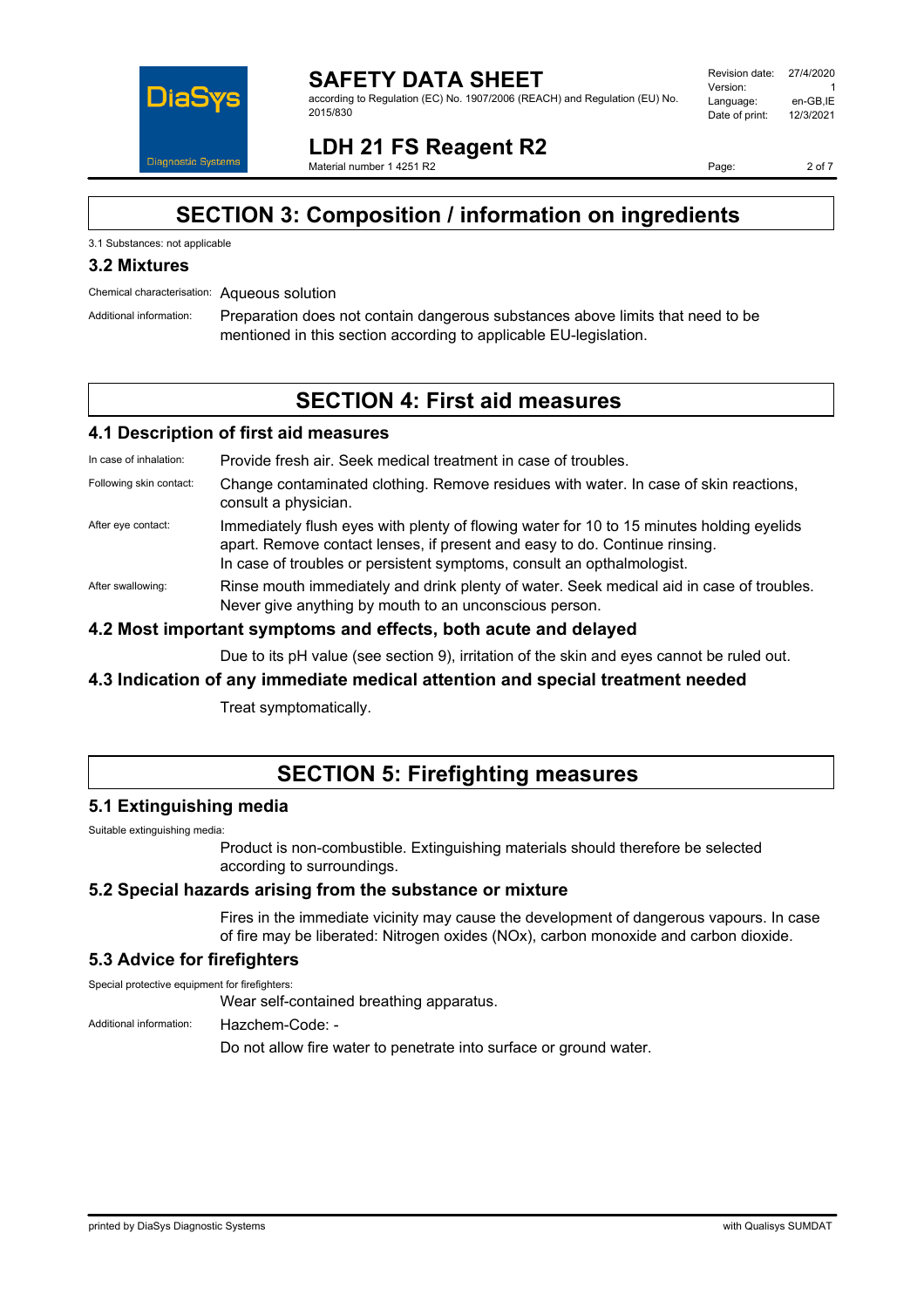

according to Regulation (EC) No. 1907/2006 (REACH) and Regulation (EU) No. 2015/830

#### Revision date: 27/4/2020 Version: 1<br>العربية العربية العربية العربية<br>Language: 1 en-GB IE Language: en-GB,IE<br>Date of print: 12/3/2021 Date of print:

**LDH 21 FS Reagent R2** Material number 1 4251 R2

Page: 3 of 7

# **SECTION 6: Accidental release measures**

#### **6.1 Personal precautions, protective equipment and emergency procedures**

Avoid contact with skin and eyes. Provide adequate ventilation. Wear appropriate protective equipment.

#### **6.2 Environmental precautions**

Do not allow to penetrate into soil, waterbodies or drains.

#### **6.3 Methods and material for containment and cleaning up**

Soak up with absorbent materials such as sand, siliceus earth, acid- or universal binder. Store in special closed containers and dispose of according to ordinance. Wash spill area with plenty of water.

#### **6.4 Reference to other sections**

Refer additionally to section 8 and 13.

# **SECTION 7: Handling and storage**

### **7.1 Precautions for safe handling**

Advices on safe handling: Provide adequate ventilation, and local exhaust as needed. Avoid contact with skin and eyes. Keep all containers, equipment and working place clean. Wear appropriate protective equipment.

Wash hands before breaks and after work. When using do not eat, drink or smoke.

#### **7.2 Conditions for safe storage, including any incompatibilities**

Requirements for storerooms and containers:

Keep containers tightly closed and at a temperature between 2 °C and 8 °C. Protect from light.

Hints on joint storage: Do not store together with: Acids, alkalis.

### **7.3 Specific end use(s)**

No information available.

### **SECTION 8: Exposure controls/personal protection**

#### **8.1 Control parameters**

Additional information: Contains no substances with occupational exposure limit values.

#### **8.2 Exposure controls**

Provide adequate ventilation, and local exhaust as needed.

#### **Personal protection equipment**

#### **Occupational exposure controls**

| Respiratory protection: | Provide adequate ventilation.                                                                                                                                                                        |
|-------------------------|------------------------------------------------------------------------------------------------------------------------------------------------------------------------------------------------------|
| Hand protection:        | Protective gloves according to EN 374.<br>Glove material: Nitrile rubber - Breakthrough time: >480 min.<br>Observe glove manufacturer's instructions concerning penetrability and breakthrough time. |
| Eye protection:         | Tightly sealed goggles according to EN 166.                                                                                                                                                          |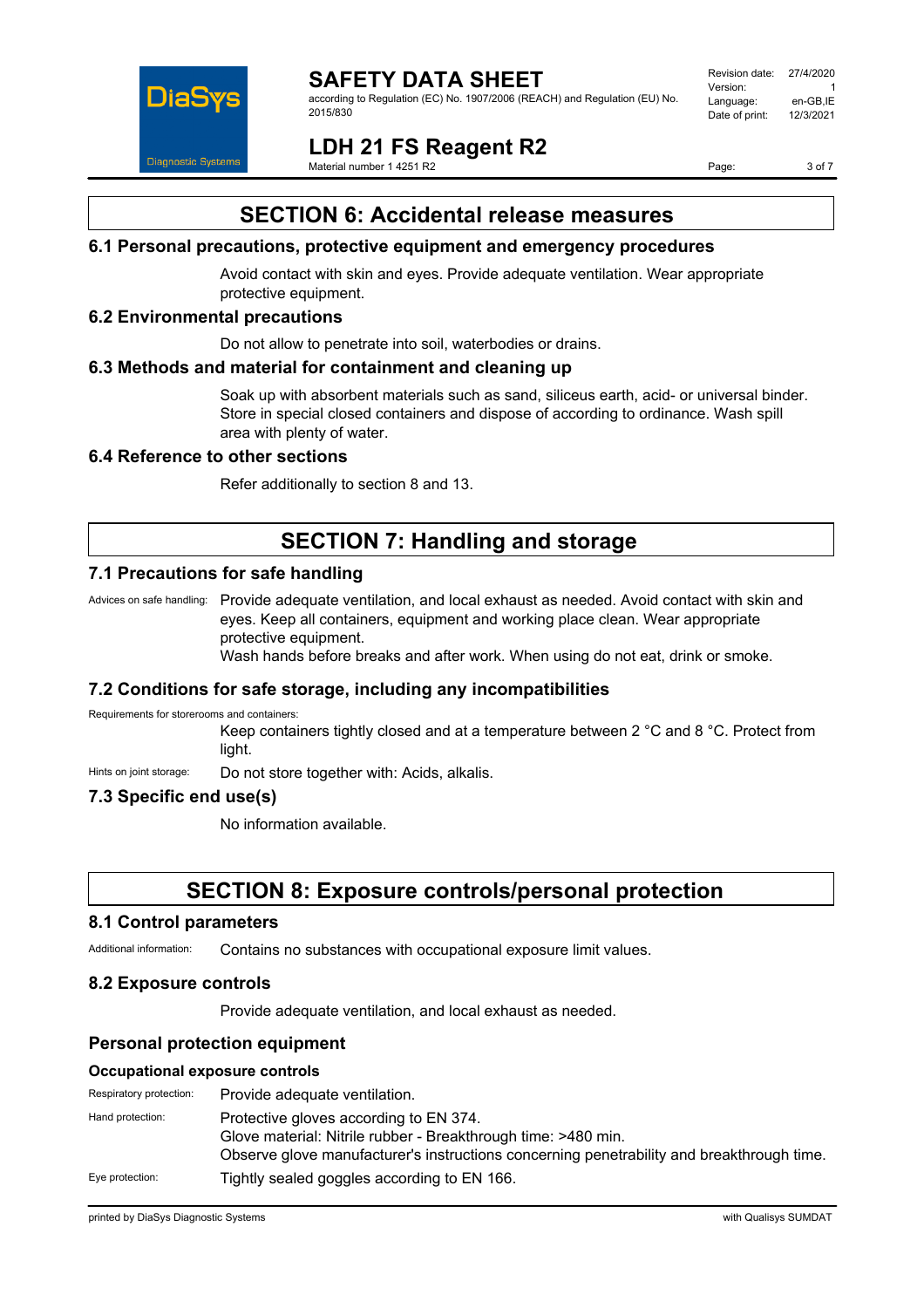

according to Regulation (EC) No. 1907/2006 (REACH) and Regulation (EU) No. 2015/830

| Revision date: | 27/4/2020 |
|----------------|-----------|
| Version:       |           |
| Language:      | en-GB,IE  |
| Date of print: | 12/3/2021 |
|                |           |

**LDH 21 FS Reagent R2** Material number 1 4251 R2

Page: 4 of 7

Body protection: Wear suitable protective clothing.

General protection and hygiene measures:

Avoid contact with skin and eyes. Change contaminated clothing. Wash hands before breaks and after work. When using do not eat, drink or smoke.

# **SECTION 9: Physical and chemical properties**

#### **9.1 Information on basic physical and chemical properties**

| Appearance:                              | Physical state at 20 °C and 101.3 kPa: liquid<br>Colour: yellowish, clear |
|------------------------------------------|---------------------------------------------------------------------------|
| Odour:                                   | no characteristic odour                                                   |
| Odour threshold:                         | No data available                                                         |
| pH:                                      | at 25 °C: 2.5                                                             |
| Melting point/freezing point:            | No data available                                                         |
| Initial boiling point and boiling range: | No data available                                                         |
| Flash point/flash point range:           | not combustible                                                           |
| Evaporation rate:                        | No data available                                                         |
| Flammability:                            | No data available                                                         |
| Explosion limits:                        | No data available                                                         |
| Vapour pressure:                         | No data available                                                         |
| Vapour density:                          | No data available                                                         |
| Density:                                 | at 20 °C: 1.0259 g/mL                                                     |
| Water solubility:                        | completely miscible                                                       |
| Partition coefficient: n-octanol/water:  | No data available                                                         |
| Auto-ignition temperature:               | No data available                                                         |
| Decomposition temperature:               | No data available                                                         |
| Viscosity, kinematic:                    | No data available                                                         |
| Explosive properties:                    | No data available                                                         |
| Oxidizing characteristics:               | No data available                                                         |
|                                          |                                                                           |

### **9.2 Other information**

Additional information: No data available

# **SECTION 10: Stability and reactivity**

#### **10.1 Reactivity**

refer to 10.3

#### **10.2 Chemical stability**

Stable under recommended storage conditions.

#### **10.3 Possibility of hazardous reactions**

No hazardous reactions known.

### **10.4 Conditions to avoid**

Protect against heat /sun rays.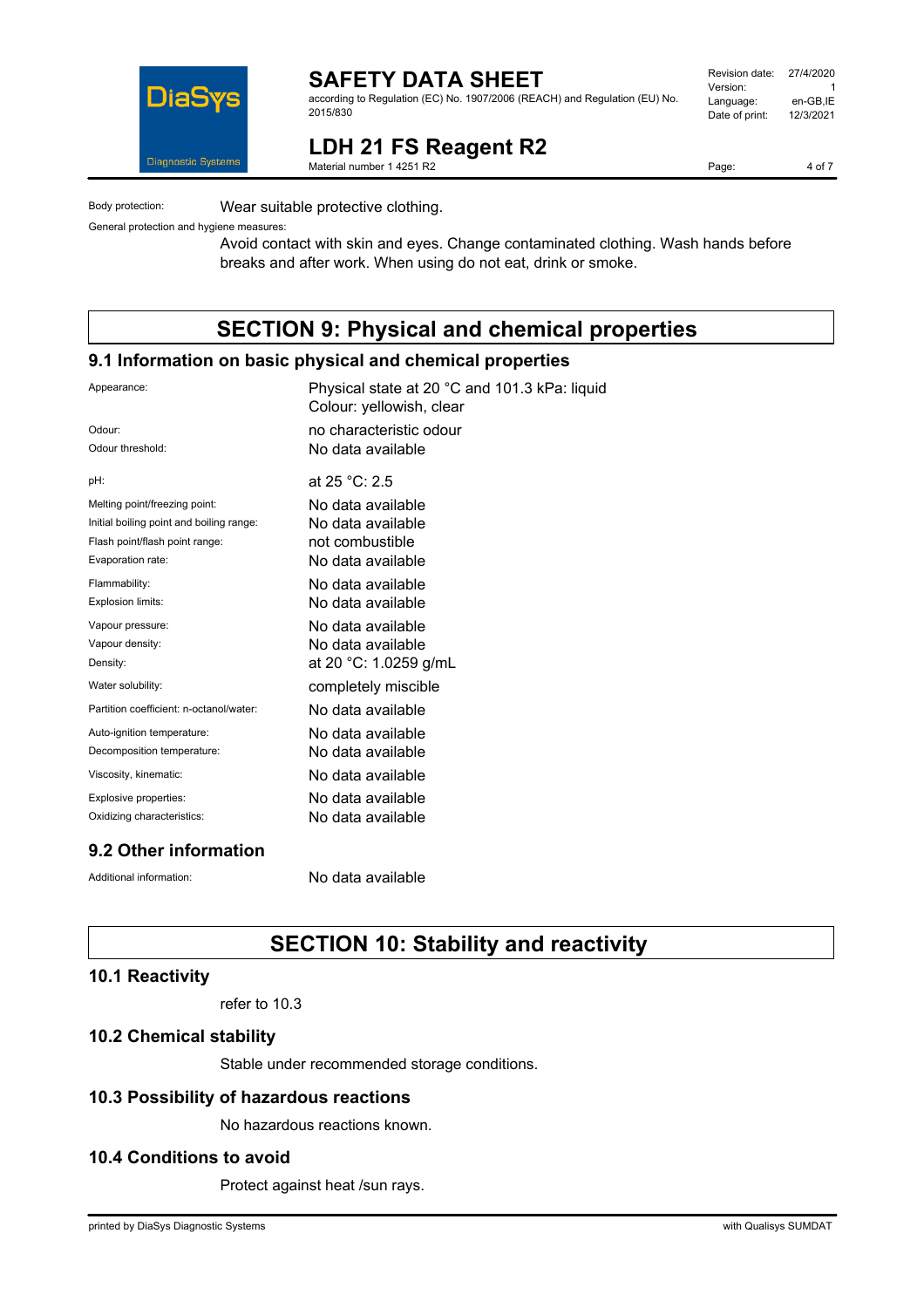

according to Regulation (EC) No. 1907/2006 (REACH) and Regulation (EU) No. 2015/830

| Revision date: | 27/4/2020 |
|----------------|-----------|
| Version:       |           |
| Language:      | en-GB,IE  |
| Date of print: | 12/3/2021 |
|                |           |

**LDH 21 FS Reagent R2** Material number 1 4251 R2

Page: 5 of 7

**10.5 Incompatible materials**

Diagnostic Systems

Acids, alkalis

### **10.6 Hazardous decomposition products**

No hazardous decomposition products when regulations for storage and handling are observed.

Thermal decomposition: No data available

# **SECTION 11: Toxicological information**

#### **11.1 Information on toxicological effects**

Toxicological effects: Acute toxicity (oral): Lack of data.

Acute toxicity (dermal): Lack of data.

Acute toxicity (inhalative): Lack of data.

Skin corrosion/irritation: Lack of data.

Serious eye damage/irritation: Lack of data.

Sensitisation to the respiratory tract: Lack of data.

Skin sensitisation: Lack of data.

Germ cell mutagenicity/Genotoxicity: Lack of data.

Carcinogenicity: Lack of data.

Reproductive toxicity: Lack of data.

Effects on or via lactation: Lack of data.

Specific target organ toxicity (single exposure): Lack of data.

Specific target organ toxicity (repeated exposure): Lack of data.

Aspiration hazard: Lack of data.

#### **Symptoms**

Due to its pH value (see section 9), irritation of the skin and eyes cannot be ruled out.

# **SECTION 12: Ecological information**

### **12.1 Toxicity**

Further details: No data available

#### **12.2 Persistence and degradability**

Further details: No data available

### **12.3 Bioaccumulative potential**

Partition coefficient: n-octanol/water:

No data available

### **12.4 Mobility in soil**

No data available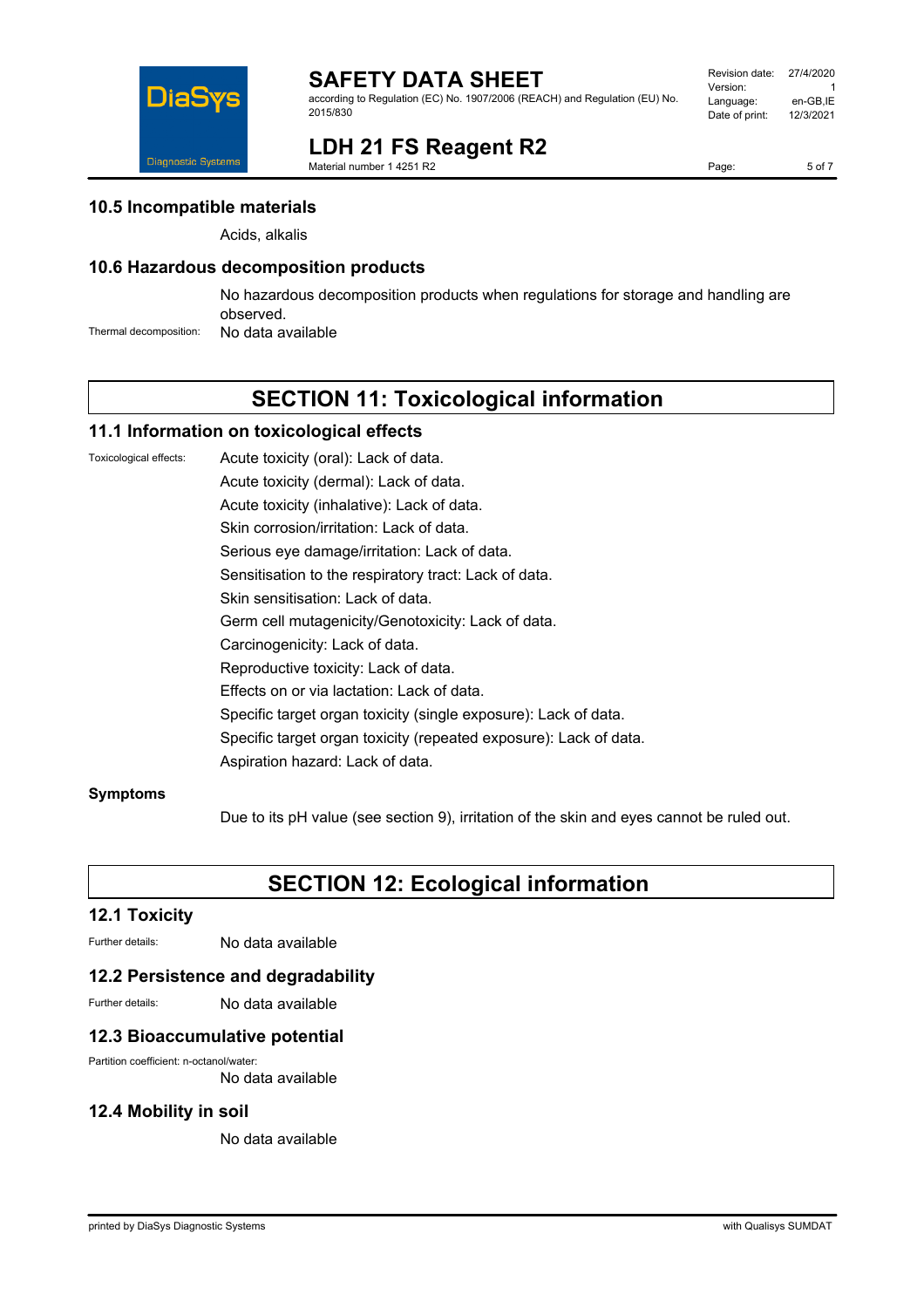

**LDH 21 FS Reagent R2**

according to Regulation (EC) No. 1907/2006 (REACH) and Regulation (EU) No. 2015/830

#### Revision date: 27/4/2020 Version:<br>Language: en-GB,IE<br>12/3/2021 Date of print:

Page: 6 of 7

# **12.5 Results of PBT and vPvB assessment**

No data available

#### **12.6 Other adverse effects**

General information: Do not allow to enter into ground-water, surface water or drains.

Material number 1 4251 R2

# **SECTION 13: Disposal considerations**

#### **13.1 Waste treatment methods**

#### **Product**

| Waste key number: | 16 05 $06*$ = Laboratory chemicals, consisting of or containing hazardous substances,<br>including mixtures of laboratory chemicals.<br>* = Evidence for disposal must be provided. |  |
|-------------------|-------------------------------------------------------------------------------------------------------------------------------------------------------------------------------------|--|
| Recommendation:   | Special waste. Dispose of waste according to applicable legislation.                                                                                                                |  |
| Package           |                                                                                                                                                                                     |  |
| Waste key number: | 15 01 02 = Plastic packaging                                                                                                                                                        |  |
| Recommendation:   | Dispose of waste according to applicable legislation.<br>Non-contaminated packages may be recycled.                                                                                 |  |

# **SECTION 14: Transport information**

### **14.1 UN number**

ADR/RID, IMDG, IATA-DGR:

not applicable

#### **14.2 UN proper shipping name**

ADR/RID, IMDG, IATA-DGR:

Not restricted

#### **14.3 Transport hazard class(es)**

ADR/RID, IMDG, IATA-DGR:

not applicable

#### **14.4 Packing group**

ADR/RID, IMDG, IATA-DGR:

not applicable

#### **14.5 Environmental hazards**

Marine pollutant: no

#### **14.6 Special precautions for user**

No dangerous good in sense of these transport regulations.

### **14.7 Transport in bulk according to Annex II of Marpol and the IBC Code**

No data available